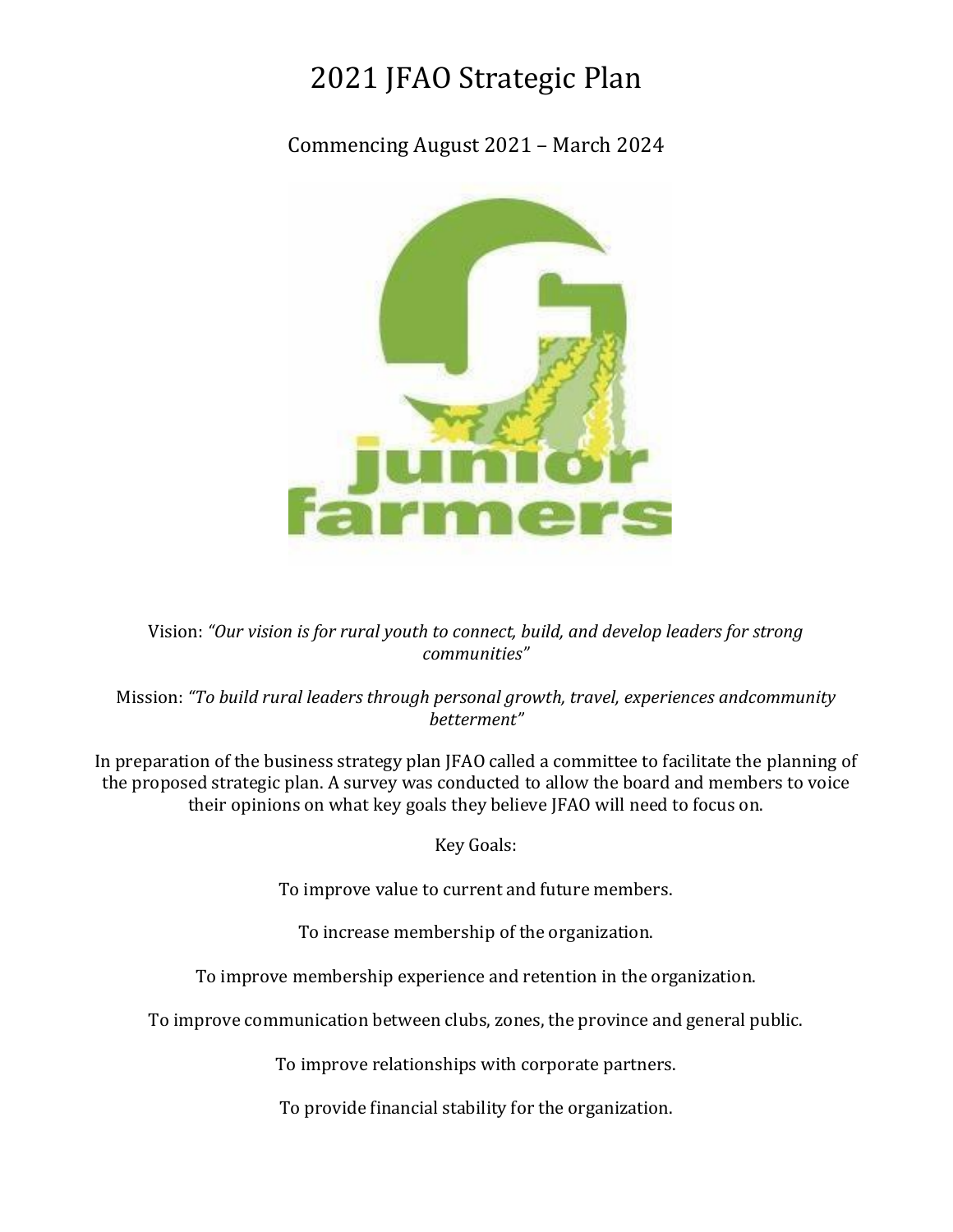These goals are broken down into categories chosen to further describe how we as an organization will achieve these goals.

# **Members --- Communication --- Financial Stability**

## **Members: To improve value to current and future members. To increase membership of the organization.**

*Expanding Exchange Opportunities* – JFAO will facilitate a new extension of exchanges by offering inter-club exchanges.

Who: Executive Director of Community and International Programs.

When: Preparation of inter-club exchanges will commence November 2021. Inter-club exchanges will be utilized by JFAO members by July 2022.

Measurement of Success: In 2022, there are at least 3 inter-club exchanges and the participants are satisfied with their experience, and wouldrecommend the program to another JFAO member.

*Membership Perks* – JFAO will maintain and promote the membership benefit programs available with a JF membership.

Who: Executive Director of Programming and Office Administrator

When: Continuous.

Measurement of Success: JFAO is still using Perkopolis in March 2024.

*New Member Drive*: JFAO will run a member recruitment campaign between December and January each year.

> Who: Executive Director of Communication/Programming and New Members Committee.

When: Planning starts immediately by forming the New Members Committee. In December 2021 an advertisement campaign to attract new membership will launch for the new calendar year.

Measurement of Success: By the end of February each year, JFAO will have 30 new members with a 10% membership increase per club.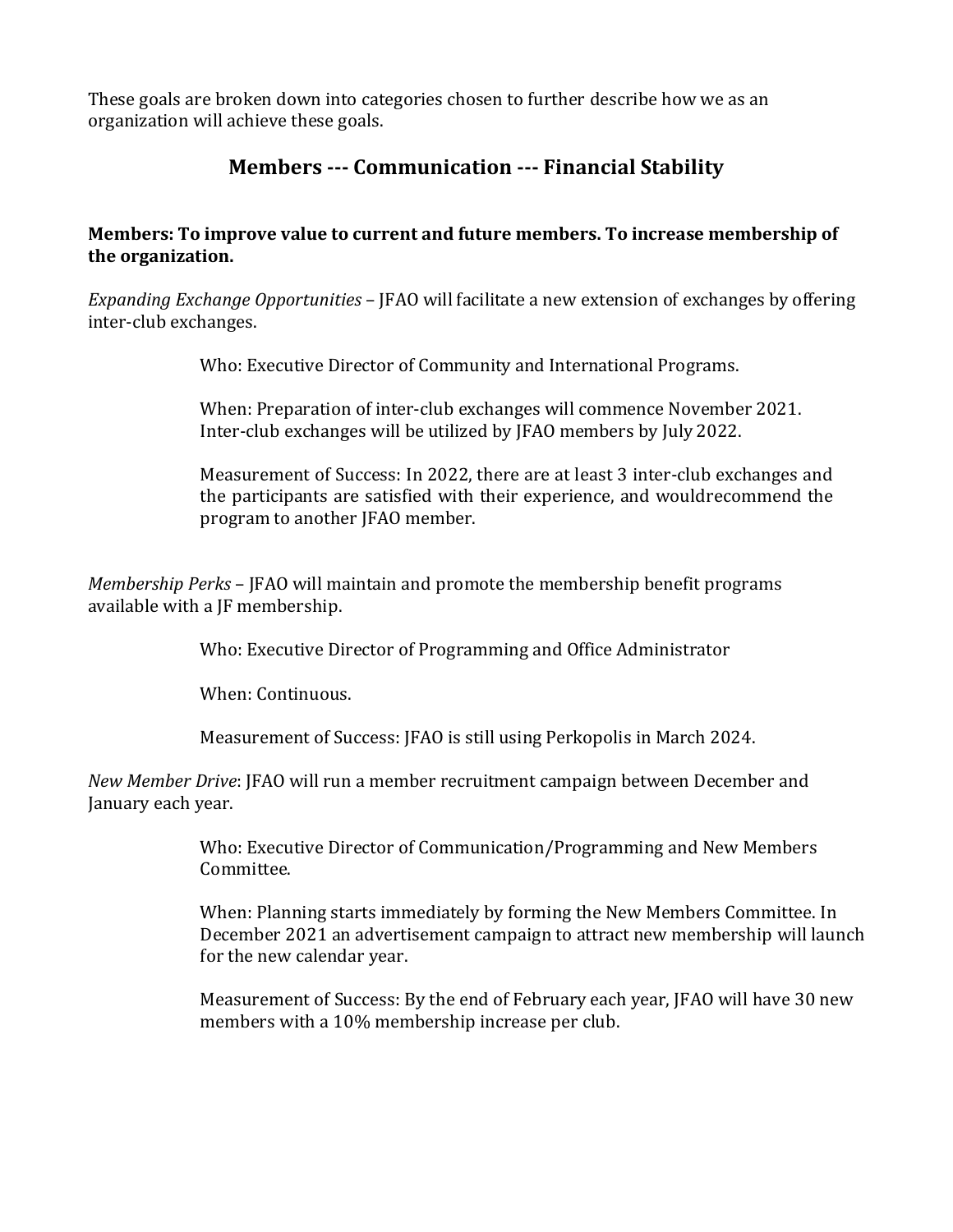*Increase Provincial Club Count*: JFAO will run a member recruitment campaign between December and January each year.

Who: Zone Directors and local Provincial Directors.

When: December 2021, connect with other rural youth organizations and fair boards in counties without clubs to raise interest in starting up local JF clubs.

Measurement of Success: By January 2024, increase the number of clubs in JFAO by 2.

*Annual Membership Review and Retention*: JFAO will form a committee of current and former members to review the current state of membership across JFAO.

Who: Membership Review Committee.

When: The Members Programs committee will meet twice a year, in September and February

Measurement of Success: Have a 75% retention rate of eligible members between 2023 and 2024.

*Build a Demographic Database*: JFAO will build a database to track the age, gender, and other relevant topics within membership.

Who: Executive Director of Programming.

When: Each January the database will be updated with the data from the previous calendar year.

Measurement of Success: The database will have been updated annually.

*Introduce Summer Zone Events*: JFAO will strive to promote a club-run event for each of the three zones each year.

Who: Zone Directors.

When: Summer of 2022 the committee will commence discussions of potential future events. And execution will occur when an agreed upon event is available and date determined.

Measurement of Success: JFAO facilitates a Zone event in all three zones each year, through 2024.

*Virtual Opportunities*: JFAO will continue to offer virtual attendance at provincial events and provide a platform on which the clubs can have virtual meetings or events.

Who: Office Administrator.

When: Continuous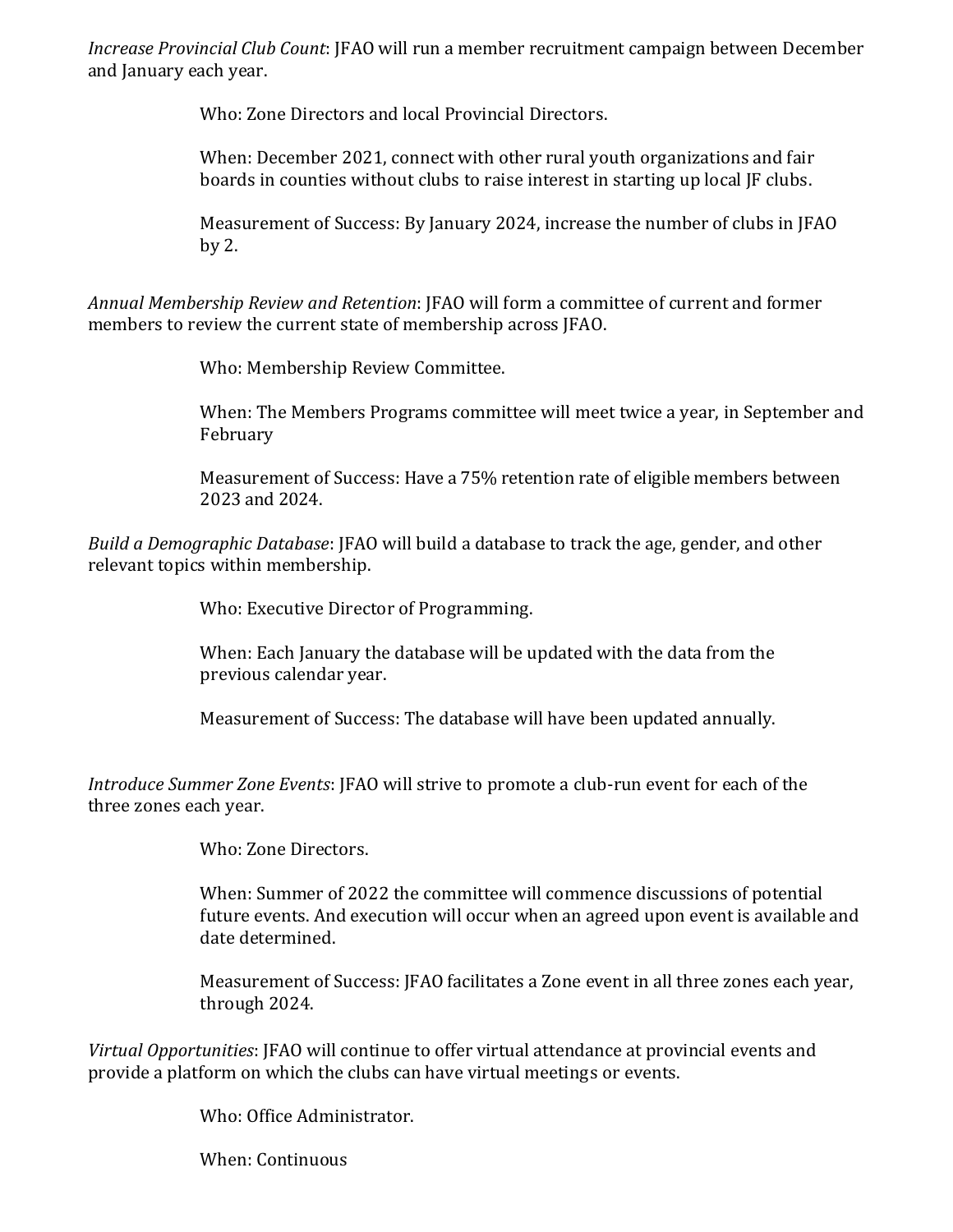Measurement of Success: A provincial virtual meeting platform will be maintained and promoted.

### **Communication: To improve communication between clubs, zones, the province, and the general public.**

*Club Meeting Attendance*: JFAO will encourage Executive members to attend at least one club meeting per year that is not their home club.

Who: All JFAO Executive Members.

When: Encouraged immediately.

Measurement of Success: Each club has had at least one executive member in attendance to a club meeting other than local Zone Directors annually.

*Pre and Post Meeting Packages*: Packages will include executive and committee reports and be distributed in the timeframe outlined in the Policies and Procedures.

Who: Past President, Executive, and Committee Chairs.

When: Starting at the November 2021 PD meeting.

Measurement of Success: Documents are distributed on time and there are at least 75% of the potential reports included in the premeeting package.

*Club Exposure in Periodicals*: JFAO will encourage clubs to submit club reports and events to the Bullhorn and Annual Report.

Who: Executive Director of Communications and Provincial Directors.

When: Starting for the Winter 2021 Bullhorn.

Measurement of Success: For the Bullhorn, 50% of clubs submit write ups and for the Annual Report all clubs submit reports.

*Consistent Social Media*: The communications team will develop an annual social media plan to consistently publish content across the different platforms.

Who: Social Media Rep and Executive Director of Communications.

When: Starting September 2021.

Measurement of Success: A quarterly review of social media engagement metrics will be done to ensure either consistent or increasing engagement is occurring.

*Provincial Charity Awareness*: JFAO will strive to increase the prevalence of the provincial charity within the organization and make it more visible externally.

Who: All JFAO Board Members.

When: Continuous.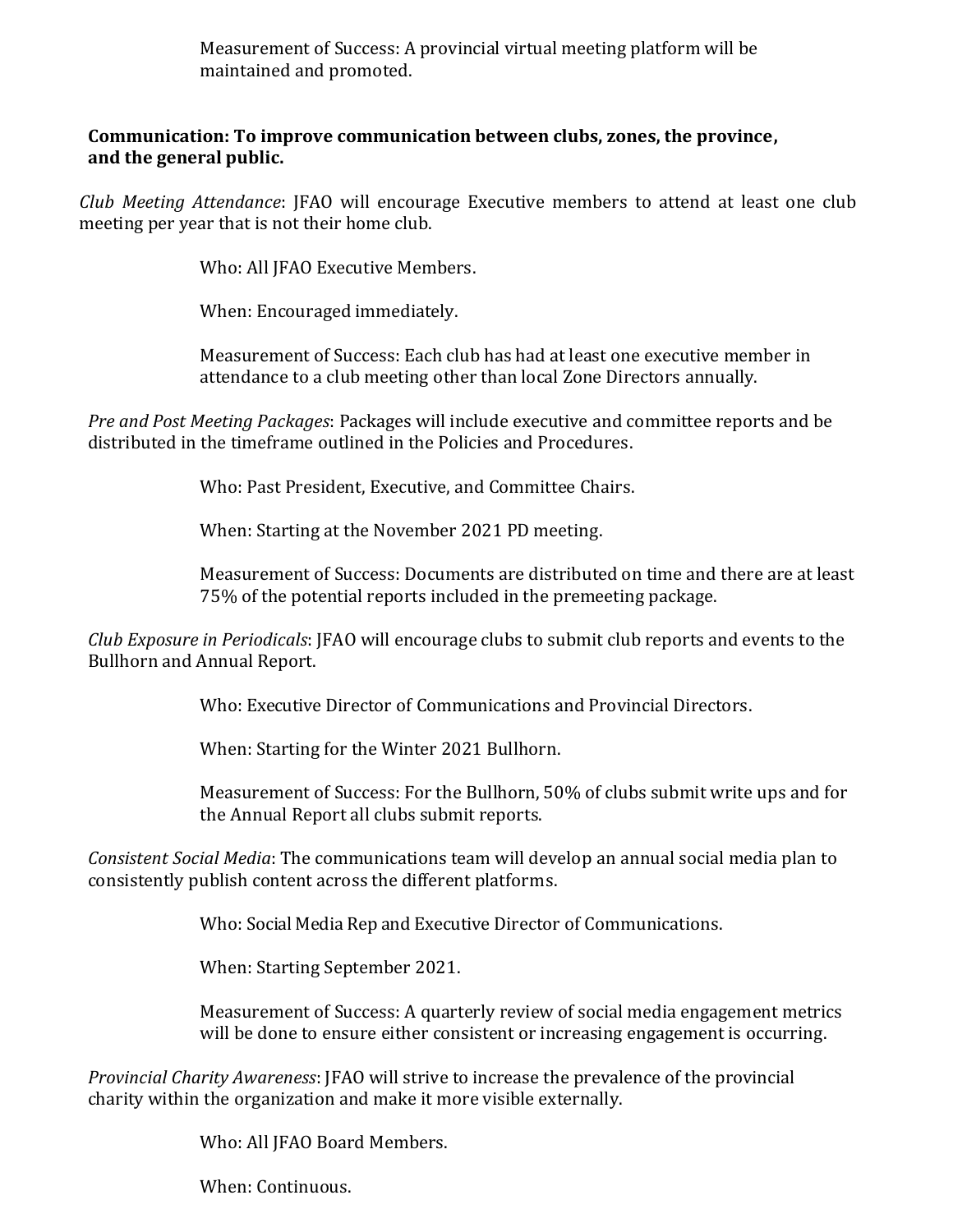Measurement of Success: Donations are being made throughout the year. The charity has a presence at provincial events, either through a representative or an information station.

*Website Maintenance*: JFAO will form a committee to ensure that the website is up to date and send the webmaster updates on a monthly basis.

Who: Website Planning Committee.

When: Starting immediately.

Measurement of Success: The website is kept up to date and updates have been sent monthly.

### **Financial Stability: To improve relationships with corporate partners. To provide financial stability for the organization.**

*Engage corporate partners*: JFAO will strive to engage corporate partners by encouraging them to speak at JFAO run events.

> Who: Fund Development Contractor, OYFF Committee and March Conference Committee.

When: Commencing fall of 2021 the Fund Development Contractor will provide suggestions of corporate partners who could speak at OYFF 2021 andMarch Conference 2022 and thereafter. The corresponding committee will reach out to the recommended partners to arrange speakers. The Fund Development will also inquire about corporate partner events that JFAO members could attend.

Measurement of Success: By 2024 have 5 sponsors speak at JFAO events and have JFAO representatives attend 3 corporate partner events.

*Grants*: JFAO will apply to government funding and grants.

Who: Executive Director of Finance and Fund Development Contractor.

When: Starting fall of 2021 the Executive Director of Finance and the Fund Development Contractor will research potential funding and grants that JFAO qualifiesfor. On an annual basis the committee will submit a minimum of two applicationstowards funding.

Measurement of Success: To be successful in one fund/grant application annually.

*Obtain New Partners*: JFAO will strive to obtain new partnerships.

Who: Fund Development Contractor and Executive Director of Finance.

When: Commencing in Fall 2021 the Fund Development Contractor will reach out to several potential new corporate partners and will continue to do so each year.

Measurement of Success: To obtain five new partners each year (returning not necessary).